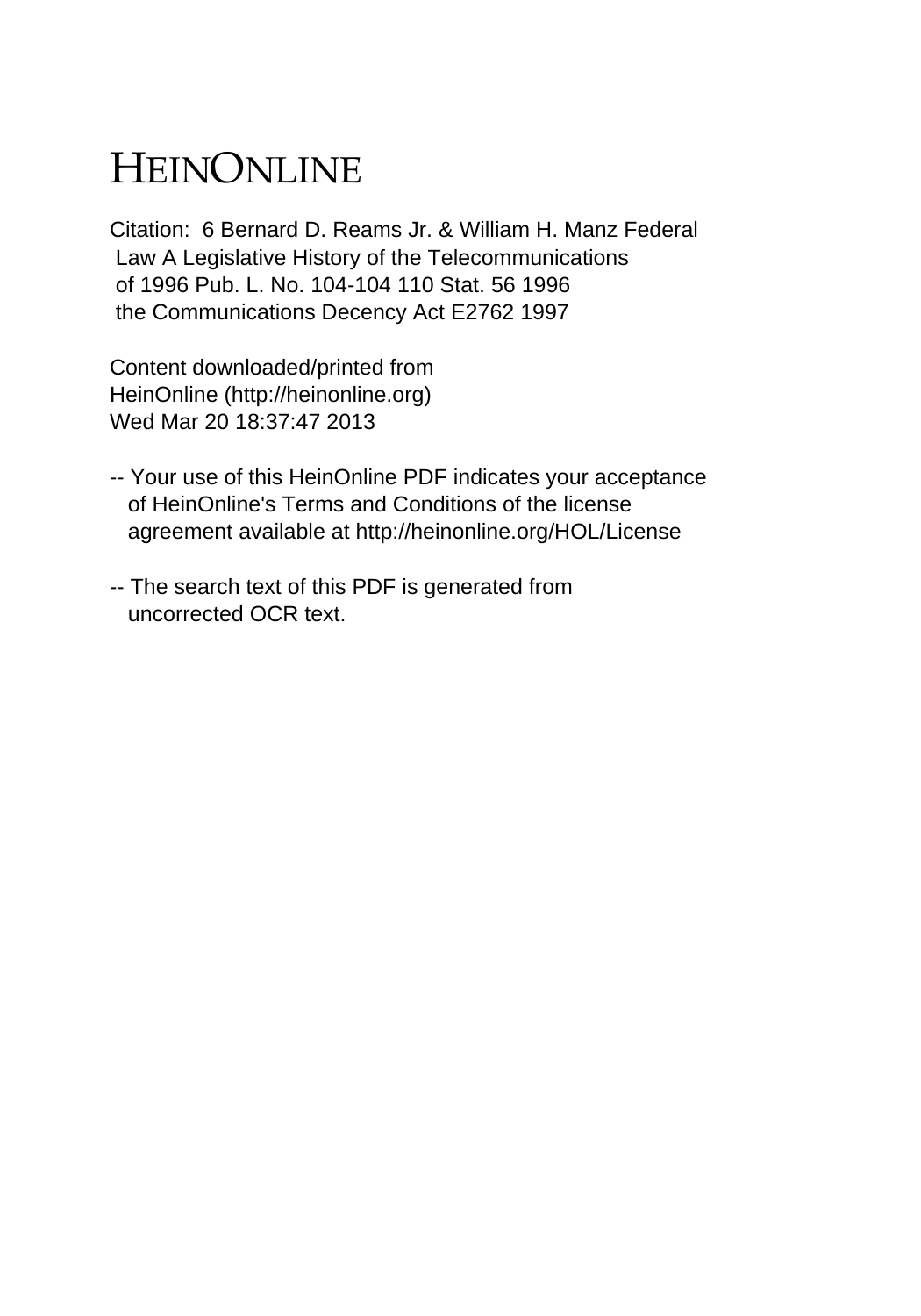and Sarbian President Milosevic, was the diplomatic and economic levers to promote<br>sead of the destruction we witnessed in Cro-human rights, and I can think of no more com-<br>state, and is also at the core of the wolence in years of history in Dubrownik are now being effi from the United States. Until human rights Mr. LAGOMARSINO. Mr. Speaker, 1 rise<br>used to flatten the churches, mosques, are respected in Kosovo and Volvodina-in-<br>schools, and

en, who was studied and they have been imposed from the United States. Belgrade should secure no gain board of supervisors in 1952. In the succession of the United States. Under these county<br>International senctions have be bership—elthough Serbia and Montenegro will Serbia who may want to save their Republic which stands in front of Ventura City Hall. A<br>still retain observer status in the International from the catastrophic conditions in whi erate to Serbia and Montenegro that the threat these conditions, and for our action here. Native Daughters of the Golden West.<br>We should immediately withdraw most-la- Slobodan Milosevic and his supporters. They County Fair

**IN THE HOUSE OF REPRESENTATIVES**<br>Tuesday, September 22, 1992

W. HOYER. Mr. Speaker, I rise in strong<br>
support as a cosponsor of H.R. 5258, which<br>
withdraws most-favored-nation status (MFN)<br>
from the Federal Reoublic of Yugoslavia and<br>
MON, FORTNEY PETE STARK<br>
Wednesday, September 23 mom the research ineutropy under or california. Mr. DREIER of California. Mr. Speaker, this<br>
provides for the strategy and the strategy of the strategy and the strategy of the strategy from Virginia, Representative Frank B Would who serves as one of the most active<br>members of the Helsinki Commission and who Wednesday, September 23, 1992<br>has lust returned from visiting the beleague red Mr. STARK. Mr. Speaker, next week the The interface of the Islam Communication and with STARK. Mr. Speaker, next week the of Bill Clinton's horrendous tax proposity of Sarajevo, as well as Belgrade, House is likely to vote on H.R. 5096, com- Rather than expand **be commended for his commitment to the vote in opposition.** WHAT BILL CLEYTON REALLY **WHAT BILL CLEYTON** REALLY **HAS A CONSIDERAT** cause of human rights, not just in the former **I** I allows that consumers will benefit **SLEEVS**<br>Tupostavia but throughout assistantial Eur from new emerging information environs 1 (By Matthew K. Popg)

gether, they have become the parten of Europe and any and made available to all consum-<br>stable, they have become the parten of Europe at reasonable prices, I believe we should now in the economic frying pan, get really to<br> science in Bosnia-Herosgovina boday, and for exp. M.R. 5096, unfortunately, inhibits the devel-<br>science in Bosnia-Herosgovina boday, and for- opment of information services and new jobs largest gross tax increases in histo

The control of the war in Doshin. The same has been as been restored and justice IN THE HOUSE OF REPRESENTATIVES<br>Trapponsibility for the war in Boshin. The same has been accomplished in Bosnia-<br>Vears of history in Dubrowni

change their course. This week the United Na- rent Prime Minister, Milan Panic, will be per- including the famous statue of Father Junipero<br>Bons voted to rescind Yugoslavia's U.N. mem- mitted to speak. Mr. Panic, and other

bicces among them. As we take this action, resemblatives, it's my pleasure to extend con-<br>DENY MFN TO THE NEW we should be prepared to respond when we gratulatives, it's my pleasure to extern any<br>TUGOSLAY TO THE NEW we tra crabc change. But we should not respond until ersaCt **OP** we do,\* whether It takes weeks, months or

Tuesday, September 22. **1992 VOTE "NO" ON** THE BROOKS **BILL, HON. DAVID DREIER**

House Is likely to vote on H.R. 5096, com-<br>monly referred to as the Brooks bill. I urge a

**Yugoslavia but throughout east-central Eu-** from new, emerging Information services. **I** rope.<br> **Interview and the marketplace without Improper Governmised but a strips MFN from Serbia and to the marketplace without Impro** rope.<br>
This bill strips MFN from Serbia and also believe these services should be brought. One of my lobs as Alember of California's<br>
Montanegro, the two Republics of the former ment intervention. As long as these services

publics of rugoslavia, and formally retreat to as we take this action, we hold no grudge Mr. Speaker, on behalf or the people of<br>Internationally recognized borders. against the Serbian people and the democratic Ventura Cou

HON. STENY H. HOYER we co, where it calls weeks, hidros of WHAT BILL CLINTON REALLY HAS<br>of MARYLAND UP HIS SLEEVE

has a substranded **from a state of Bill Clinton's horrendous lax** proposals.<br>Rather than expanding on them I simply commend this article to our colleagues.

groups within their own borders. Even ethnic colleagues to do the same.<br>
Serbs in Serbia cannot speak their views free<br>
from intensication or persecution.<br>
May have long advocated the responsible use of<br>
have long advocate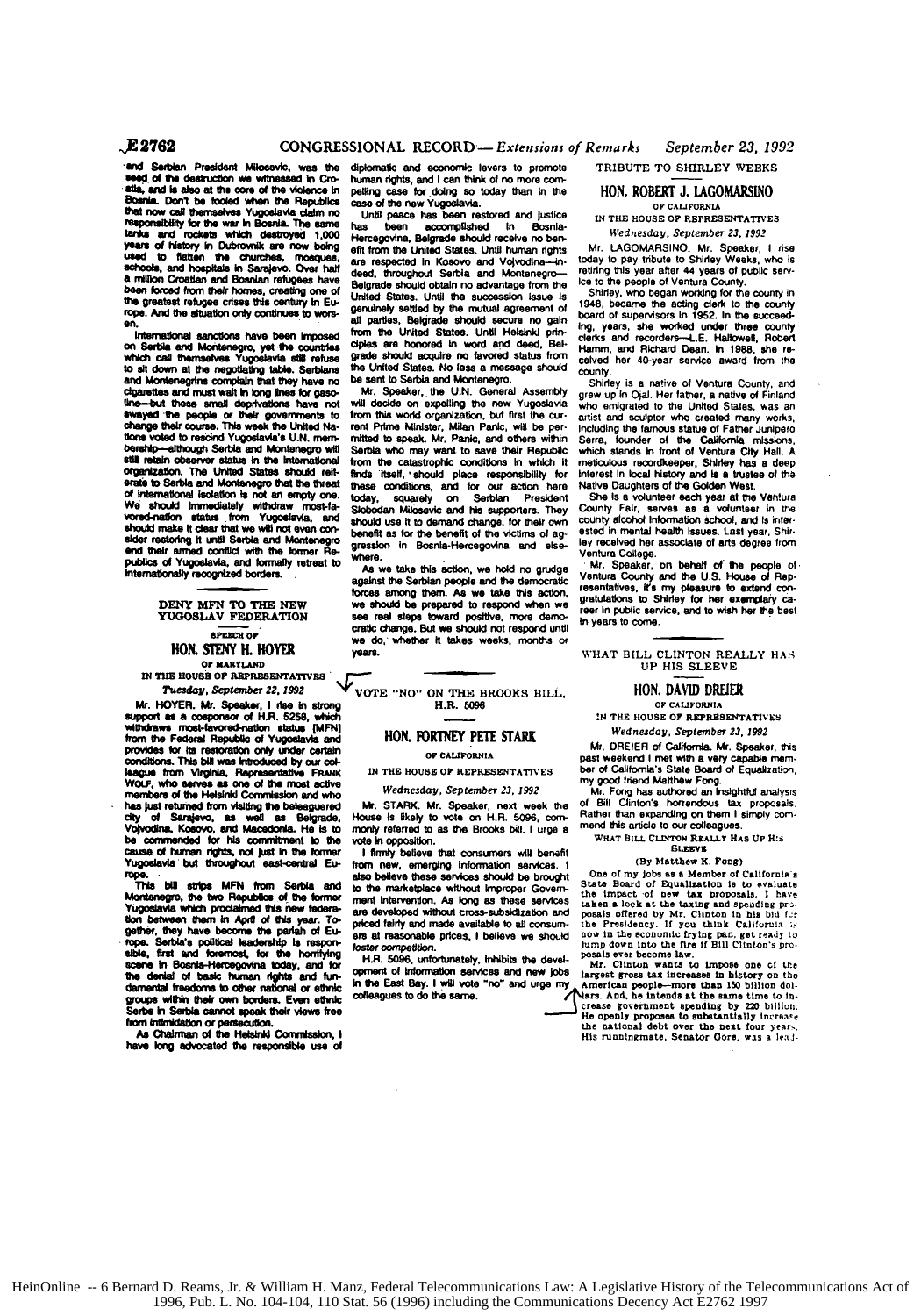## Document No. **135**

 $\sim$ 

 $\sim 10^{-1}$  .

 $\bar{\bar{z}}$ 

 $\bar{z}$ 

÷.

 $\mathcal{A}$ 

 $\mathcal{A}^{\mathcal{A}}$  ,

 $\ddot{\phantom{a}}$ 

 $\sim$